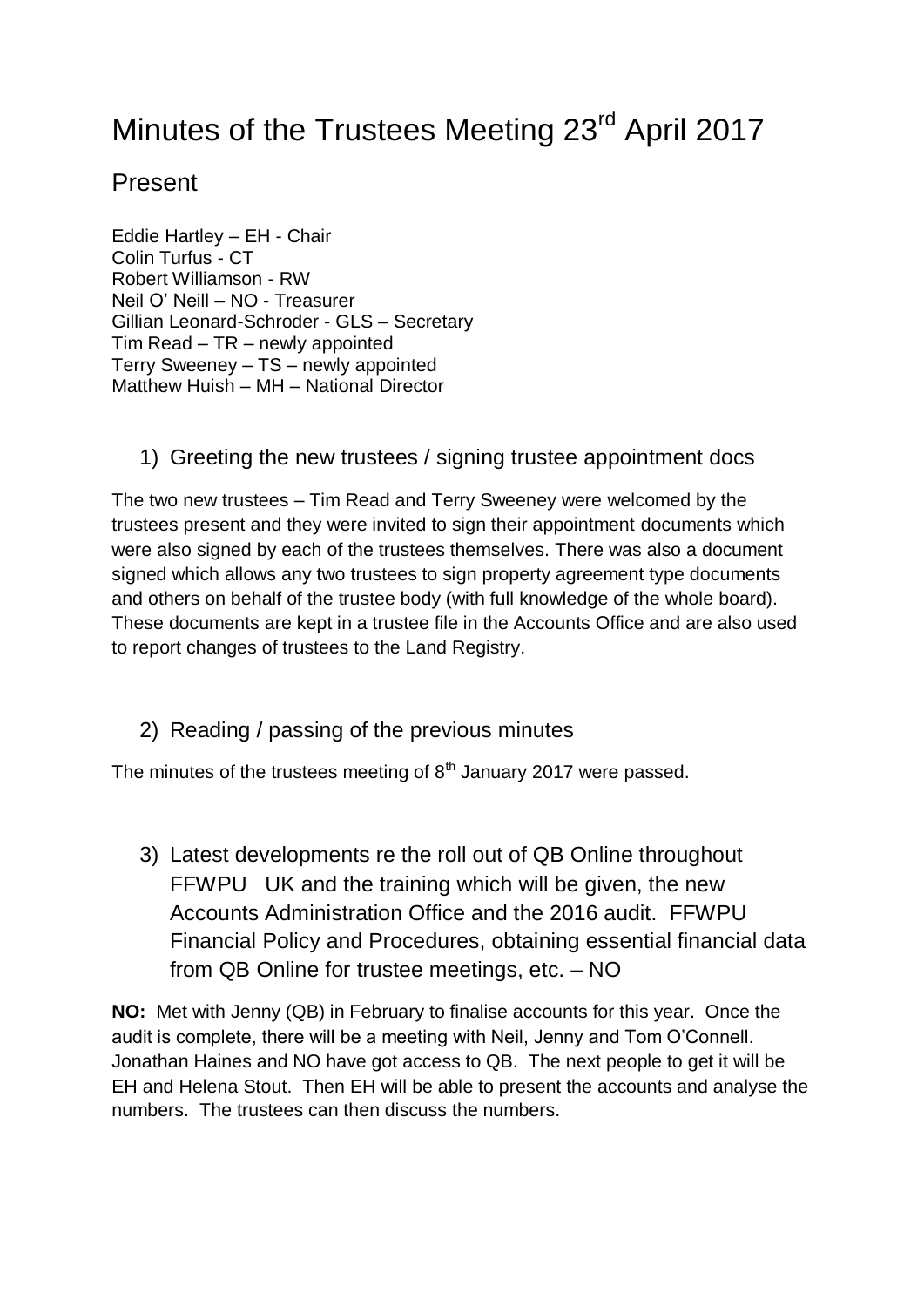Within the next month, accountants from the regions will receive QB training. It will be a combination of virtual training and live training. The live training will take place in London.

Simon Rosselli is organising valuations of the properties which are required every 3- 5 years.

**RW:** There is one more valuation on Scottish properties to be carried out.

**EH:** Two years' worth of structural work is needed - some fire regulation issues at  $LG$ .

**EH:** The lease on Cleeve House will be to Miriam Z only and it will be for 6 years. Terry Linden-Fermor will still do some work for Cleeve House through the Finance Committee.

**Action Point:** EH will write to Miriam letting her know that we agree to the lease. Miriam is living there at the moment and Carlo and Barbara are dropping in, but there is no caretaker there at the moment. Miriam has to step in as interim property manager. Everything will go through FFWPU until the new lease is signed.

**Action Point:** EH will inform the council of the change of use.

The occupancy level of LG flats fell since Julian has been looking after them. Simon Rosselli needs to monitor what Julian is doing. We are losing about £3,000 a month in lost rent. We need an overall property manager (Finance and Business Manager).

**Action Point:** EH to speak to Simon Rosselli. Simon is setting up a meeting with Julian next Wednesday.

4) Latest developments regarding the Nicholls / mobile home issue as well as the overall progress being made re Cleeve House in 2017 and beyond – MH/EH

**MH:** There have been some positive developments regarding the Nichols. They both now have jobs and they can apply for a house from the council.

Tom O'Connell acknowledged that their redundancy was not done in an ideal fashion.

**Action Point:** MH will speak to them again to clarify everything.

5) Archiving/curatorship – the proposal – MH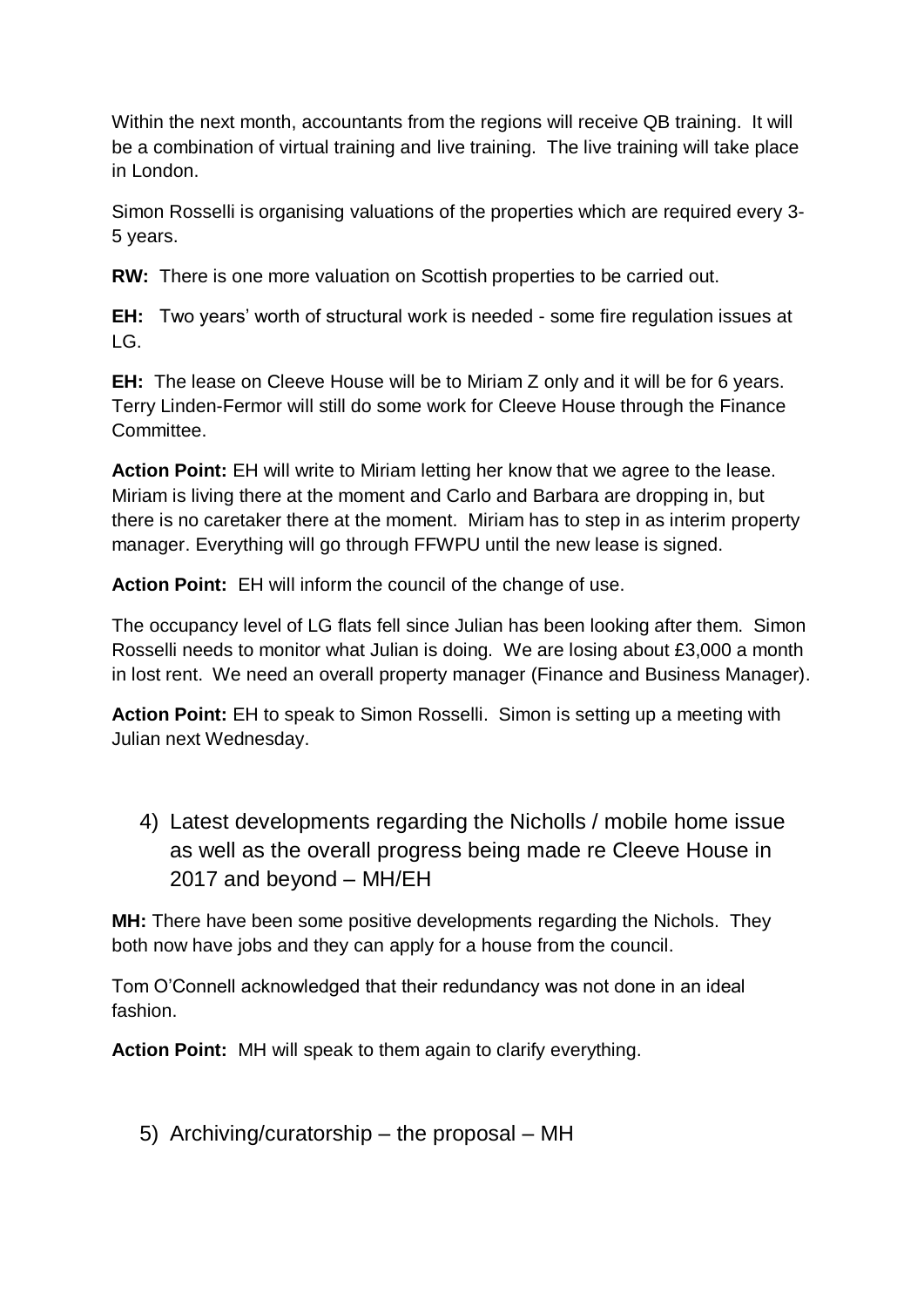**MH:** We need to distinguish between documents that can be scanned and the hard copy thrown away and those that need to be kept in hard copy form.

6) Charity Commission response to the UPF letter (still waiting) – changing the "UPF-type" objects we declare in our 2016 Annual Report. Trustees to meet with some UPF directors re future relationship – EH

**EH:** Keith Best wrote a reply to the Charity Commission and we are waiting until they come back to us. We need to check our objects to see which ones are UPF objects. Some FFWPU trustees need to meet with Keith Best to work out how FFWPU and UPF will work together after the UPF company becomes a charity – the grant FFWPU will offer to UPF, how long UPF plans to take to become financially independent of FFWPU, a formal arrangement between the two charities regarding use (or not) by the UPF charity of the room the company UPF currently uses, and many other things!.

We need to look at the UPF project list to see which ones fit in with our objects.

**Action Point:** MH to obtain a copy of their project list.

**Action point:** TR and EH to meet with UPF directors to discuss all of the matters listed above and more.

- 7) Miscellaneous subjects such as:
	- specialisation within the trustee body

TR wants to have a grip on the way the movement is changing.

TS brings some legal knowledge to the table.

RW will step down at the end of the year. He will be working in Zambia as well as South Africa from now on. We need to find someone to cover human resources.

Pastors' salaries should be standardised. MH will report on appraisals of pastors at our next meeting.

MH needs a small board of people to take over some of the administrative responsibilities of FFWPU as he is overstretched.

- critical review of trustee Board operations